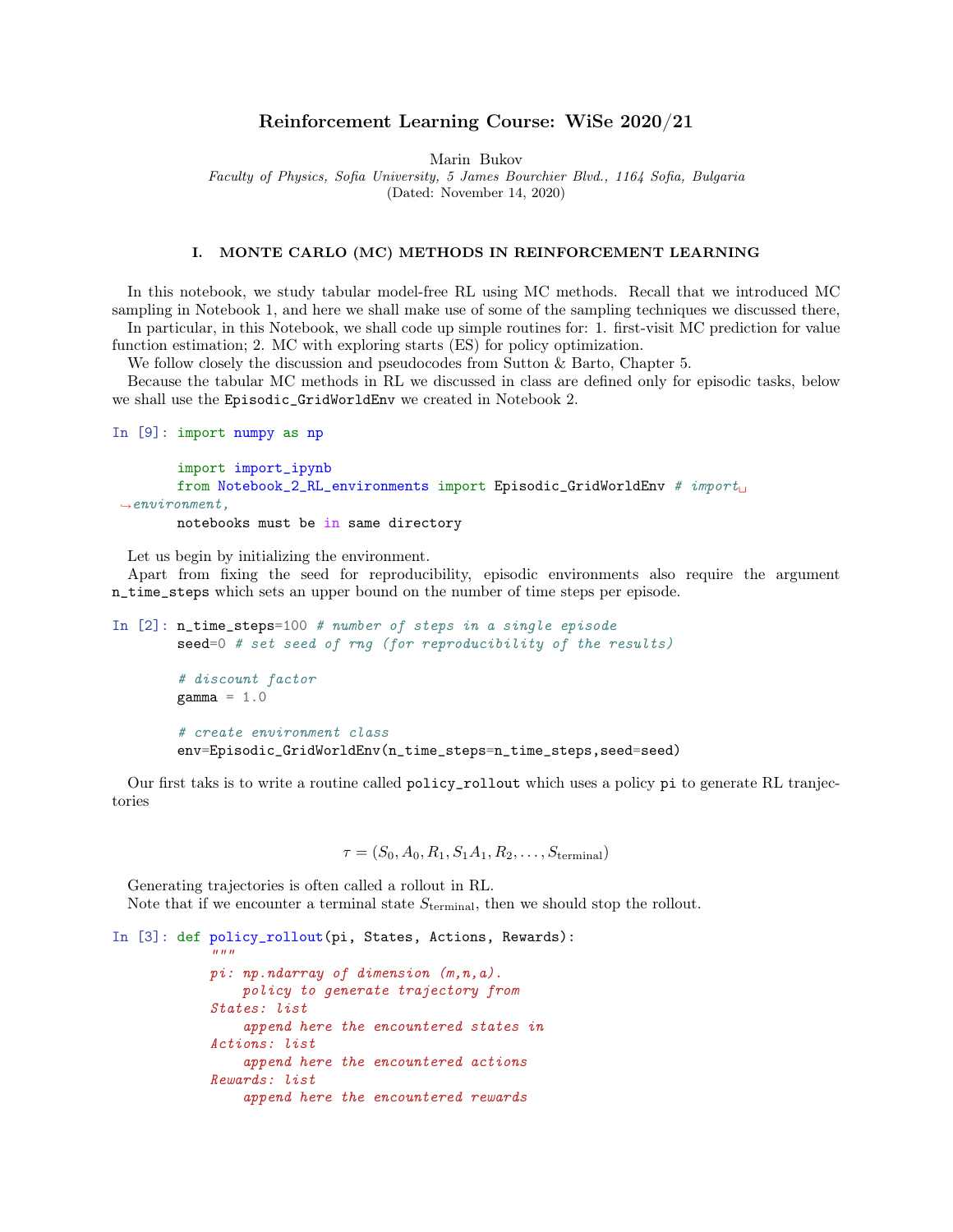```
while env.current_step < env.n_time_steps:
    # read off state
    state=env.state.copy()
    # pick a random action
    action=np.random choice([0,1,2,3], pp=pi[state[0],state[1],:])# take an environment step
    state_prime, reward, done = env.step(action)
    # store trajectory
    States.append(state)
    Actions.append(action)
    Rewards.append(reward)
    # check if state is terminal
    if done:
       break
return States, Actions, Rewards
```
### A. First-visit MC prediction for estimating  $V \approx V_{\pi}$

We are now ready to code up the first-visit MC prediction algorithm to approximating the vaue function  $V \approx V_{\pi}$ .

- 1. initialize the table for the approximate value function V, and the empty list Returns (see pseudicode in textbook)
- 2. For each episode:

 $"''"$ 

 $"''"$ 

- re-set the environment to a random initial state, cf. env.reset(random=True).
- roll out the policy to sample a trajectory
- loop backwards over the trajectory to evaluate the return G (you need to do extra work to guarantee the first-visit constraint, see pseudocode)

As usual, it is considered a better practice to write the routine itself in a separate function first\_visit\_MC.

```
In [4]: def first_visit_MC(N_trajectories, pi):
```

```
N_trajectories: int
    Number of trajectories to be sampled.
pi: np.ndarray of dimension (m,n,a).
    policy to generate trajectories from.
\overline{u}""
# initialize variables
V = np{\text{.zeros}}((4, 4), ) # (m, n)Returns = [[[] for j in range(4)] for i in range(4)]# loop over N_trajectories to sample trajectories
```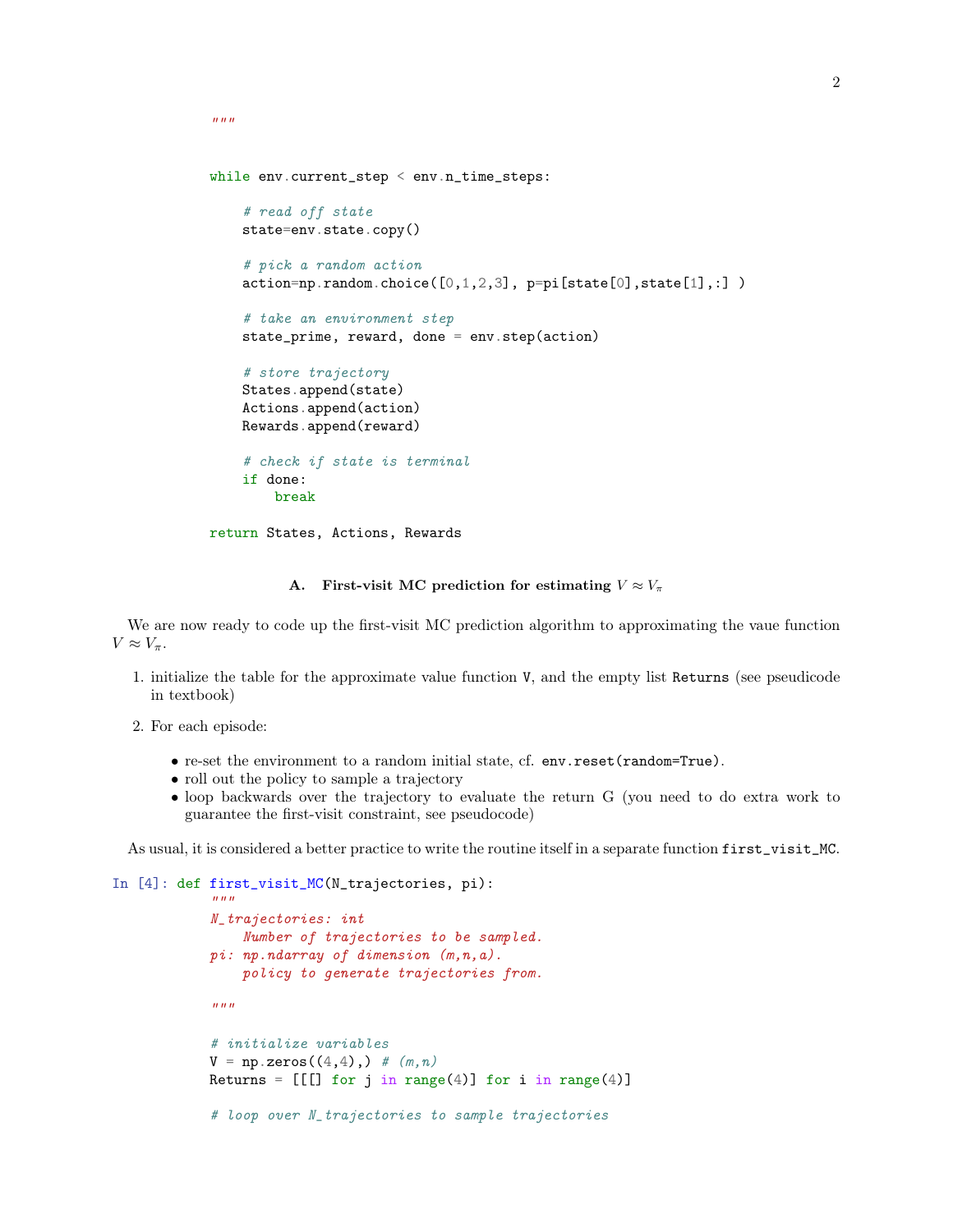```
for episode in range(N_trajectories):
               # set env to a random initial state
               env.reset(random=True)
               # generate episode using pi
               States = []
               Actions = []Rewards = []States,Actions,Rewards = policy_rollout(pi, States,Actions,Rewards)
               # compute integer representation
               States_ints = [state[1]*4+state[0] for state in States]
               #print('\nfinished sampling trajectory {} with {}
       steps.'.format(n,env.current_step))
               # evaluate trajectory
               G = 0.0for t_rev in range(env.current_step-1,-1,-1):
                   # read off state
                   state = States[t\_rev]m, n = state# update G
                   G*=gammaamma
                   G+=Rewards[t_rev]
                   if np.sum([np.all(np.linalg.norm(state-S)<1E-13) for S in States[:
\rightarrow t_{rev}]) <
      1:
                        # append returns
                       Returns[m][n].append(G)
                        # compute MC average
                       V[m,n]=np.mean(Returns[m][n])
```

```
return V
```
Now, let us test the routine

1. using the equiprobable policy

$$
\pi(a|s) = \frac{1}{|\mathcal{A}(s)|}
$$

Note that  $A(s)$  depends on the states s; in parciular, at the boundary the action space is smaller than in the bulk.

2. define your own policy – be creative!

To do this, we call we print the resulting approximate value function V.

3. In both cases, we can set the number of sampled trajectories to N\_trajectories=10000. How does the result change if we use fewer / more samples?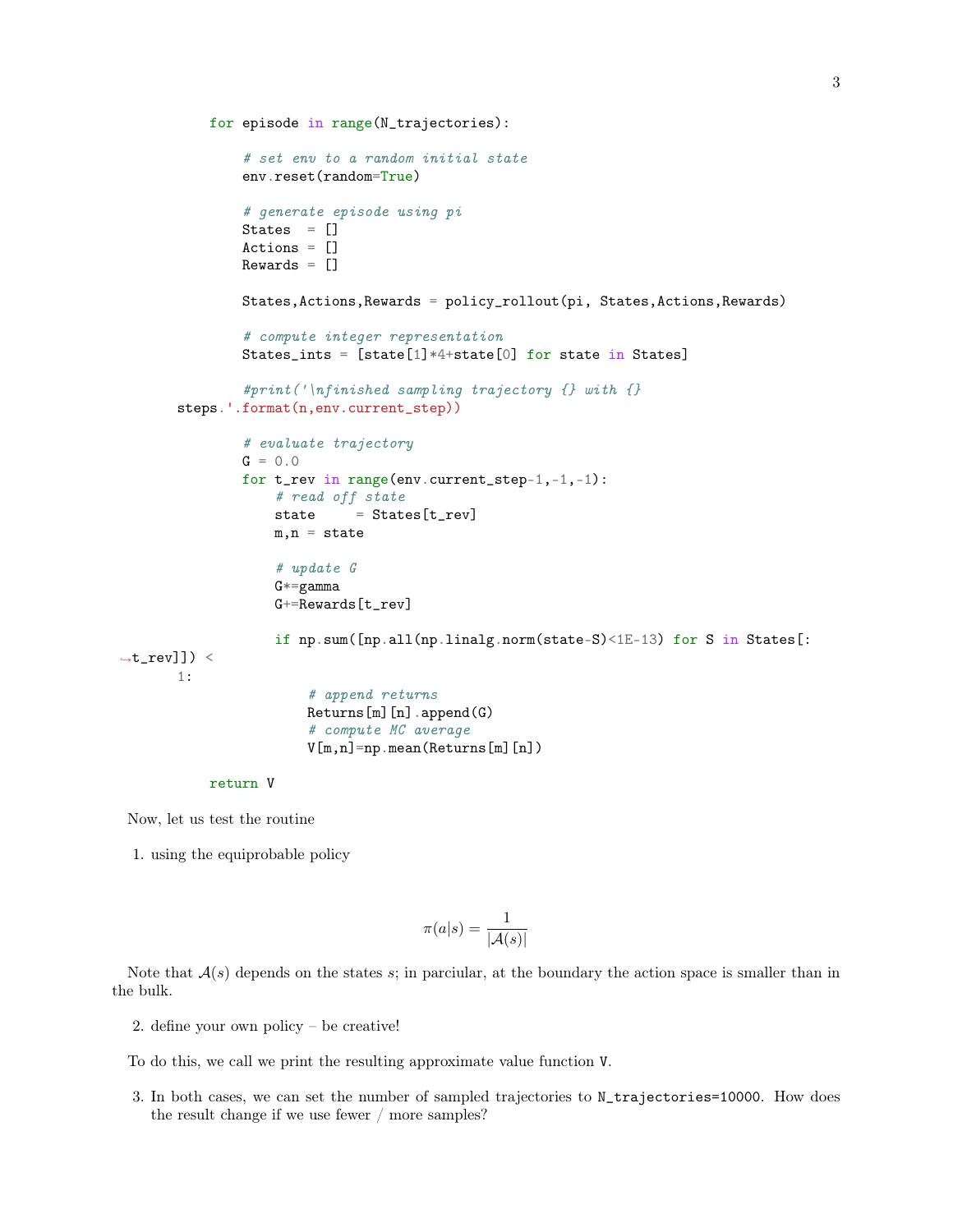4. The result we got for the equiprobable random policy differs from the  $k \to \infty$  iteration shown in Fig. 4.1 (Sutton & Barto). What is this difference due to? Hint: did we implement the same boundary conditions as in the book? Why does the definition of the action space play a role here?

```
In [5]: # re-set the seed (reproducibility)
        np.random.seed(seed)
         # define equiprobable policy to be evaluated
         # loop over the states to define equiprobable policy: \
         # the loop is needed because the action space is smaller at the boundary than in_{\square}\rightarrowthe
        bulk
        pi = np{\text{.zeros}}((4,4,4),) \neq (m,n,a)for m in range(4):
             for n in range(4):
                  available_actions=env.actions[m,n]
                  pi[m,n,available_actions]=1.0/len(available_actions) # equiprobable; try_{\text{L}}\rightarrowout
         something else<sup>!</sup>
         # enable this policy to implement the uniform boundary condition and reproduce<sub>U</sub>
 \rightarrowresult
         from boo
         # pi[...,:] = 0.25# number of trajectories to sample for the value function estimate
        N_trajectories = 10000
```

```
# use first-visit MC to learn an estimate for the value function \mathcal{F}V\approx v_\pi\mathcal{F}V = first_visit_MC(N_trajectories, pi)
```

```
# print value function estimates
np.round(V.T, 0)
```
[breakable, size=fbox, boxrule=.5pt, pad at break\*=1mm, opacityfill $[50]$ :  $array([$   $[$   $0.$ ,  $-11.$ ,  $-15.$ ,  $-16.]$ ,  $[-11., -14., -16., -15.],$  $[-15., -16., -14., -11.],$  $[-16., -15., -11., 0.]$ 

#### B. Monte Carlo Exploring Starts (ES), for estimating  $\pi \approx \pi_*$

Our second task is to code an algorithm which allows us to improve the policy using MC. In particular, here we focus in Monte Carlo with Exploring Starts (ES) to learn an approximation to the optimal policy  $\pi \approx \pi_*$ .

Use the pseudocode from Chapter 5.3 in Sutton & Barto to write the MC\_Exploring\_Starts() routine. This routine is similar (but somewhat different) to the first\_visit\_MC() function we wrote above. If you encouner difficulties, we recommend that you first extend first\_visit\_MC() to action-value, or Q-functions, and then return to the problem below.

In the function below, we also allow to input an initial policy pi externally, so we can test the behavior starting from different policy afterwards. Of course, the routing should produce an optimal policy irrespective of the initial policy pi.

```
In [6]: def MC_Exploring_Starts(N_trajectories, pi):
```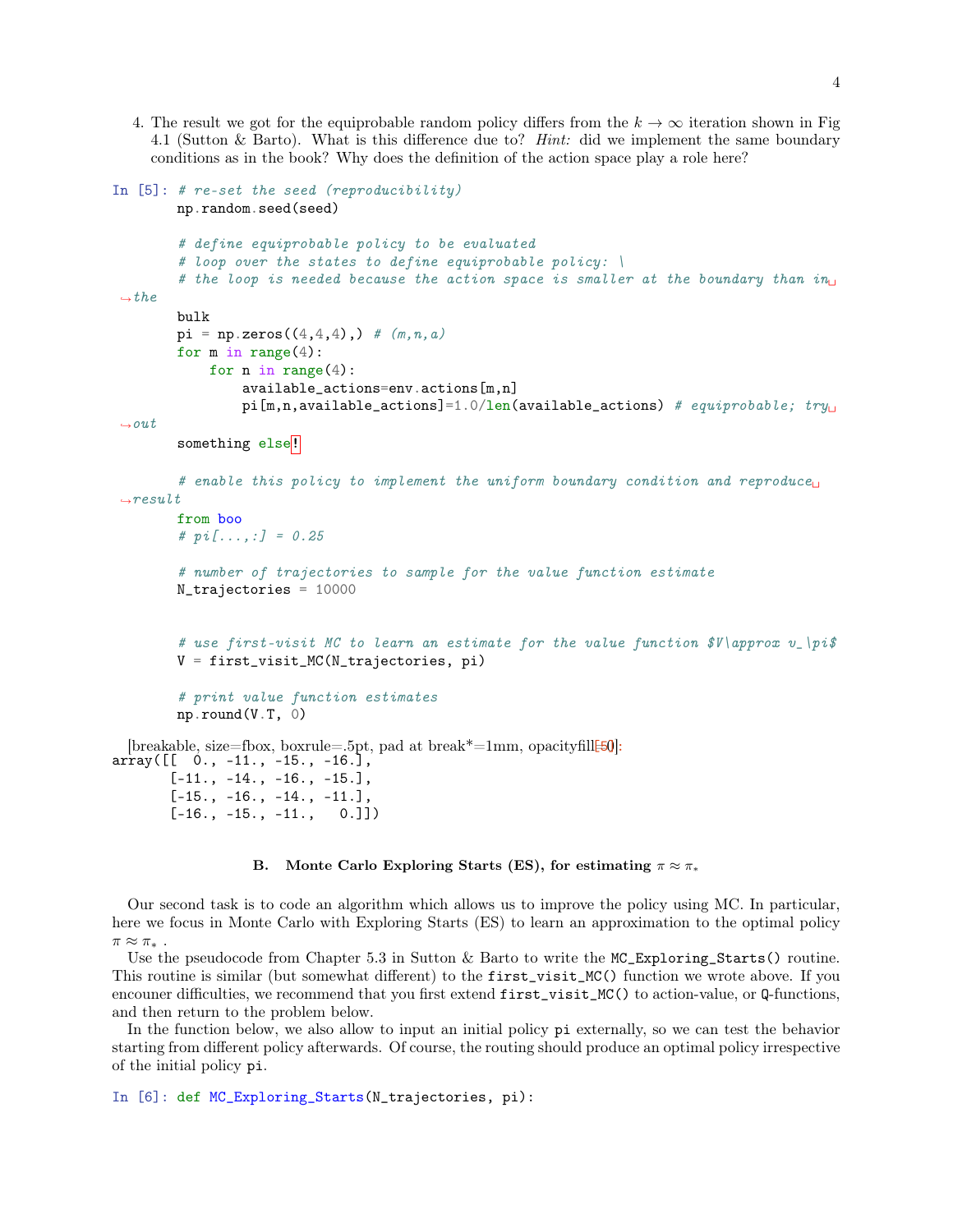```
# initialize variables
           Q = np{\text{.zeros}}((4, 4, 4), ) \# (m, n, a)Returns = [[[]] for k in range(4)] for j in range(4)] for i in range(4)] \#\hookrightarrow (m,n,a)# loop over N_trajectories to sample trajectories
           for episode in range(N_trajectories):
                ### implement Exploring Starts
                # choose random (state,action)-pair with equal probability
                env.reset(random=True)
                state=env.state.copy()
                action = np.random.choice(env.actions[state[0],state[1]])
                ### take initial state-action pair
                _, reward, done = env.step(action)
                ### generate episode using pi
                # store initial data
               States = [state]
                Actions = [action]
               Rewards = [reward]
                # roll out policy
                if not done:
                    States,Actions,Rewards = policy_rollout(pi, States,Actions,Rewards)
                # evaluate trajectory
                G = 0.0for t_rev in range(env.current_step-1,-1,-1):
                    # read off state
                    state = States [trev]
                    m, n = stateaction = Actions[t_rev]
                    # update G
                    G*=gammaamma
                    G+=Rewards[t_rev]
                    # check if state action pair is not present in te trajectory (there
\rightarrowlikely
       is a better way to do this)
                    pair_absent_bool = np.sum([np.linalg.norm(state-S)<1E-13 *<sub>U</sub>\rightarrow(action==A) for
       S, A in zip(States[:t_rev], Actions[:t_rev]) ] \rightarrow < 1
                    if pair\_absent\_bool: # (S, A) pair not present in trajectory
                        # append returns
                        Returns[m][n][action].append(G)
                        # compute MC average
                        Q[m,n,action]=np.mean(Returns[m][n][action])
```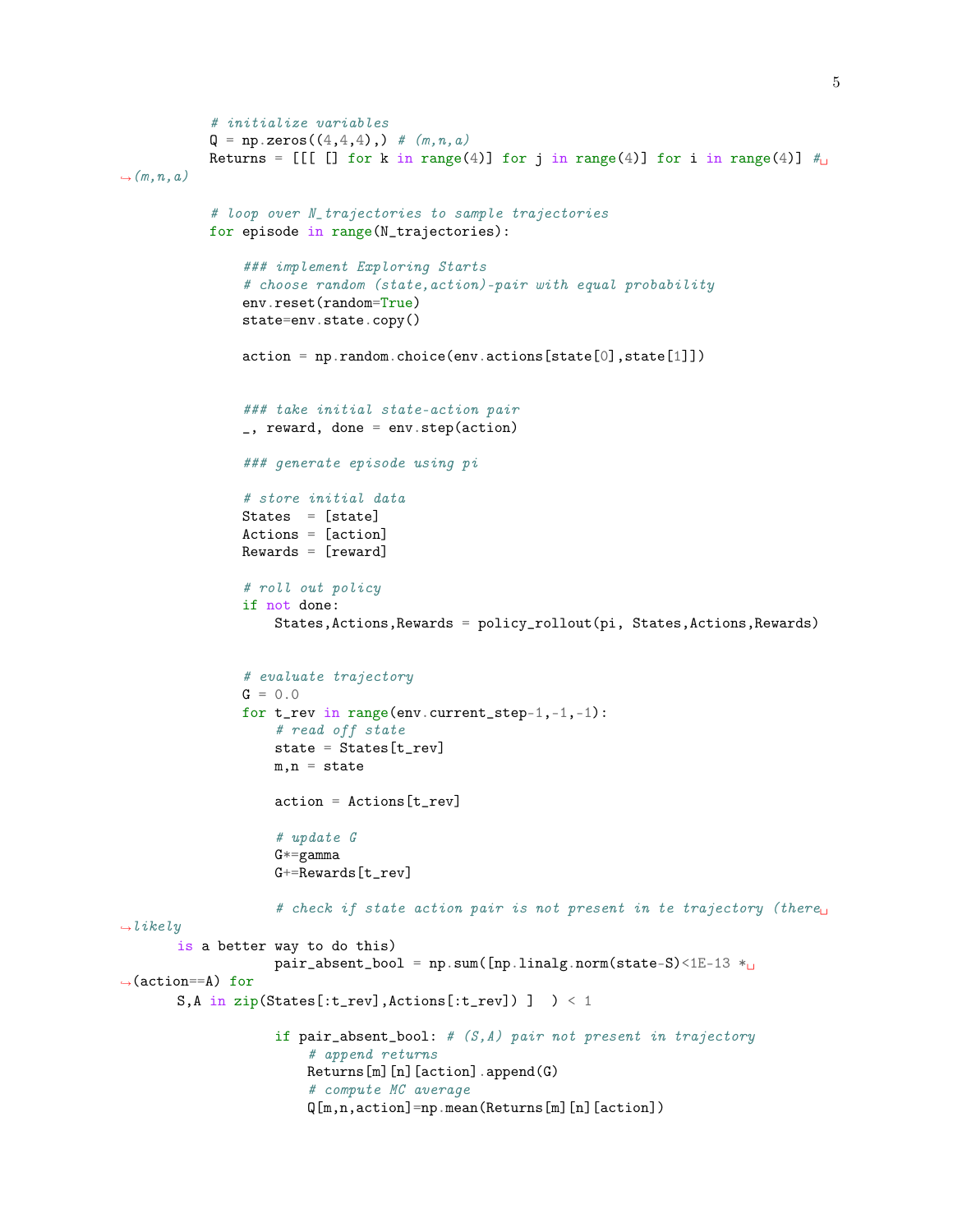```
# improve policy
pi[m,n,:] = 0.0pi[m,n,np.\argmax(Q[m,n,:])) = 1.0
```
return Q, pi

Now, let us test the MC\_Exploring\_Starts routine.

- 1. You may start from any initial policy, including the equiprobable policy, or a random policy. Do you observa any difference? How does this change if we use fewer/more trajectories?
- 2. Visualize the optimal q<sup>∗</sup> function Q\_star. Wxtract the correspondig greedy policy from it; does it agree with the optimal policy pi\_star?
- 3. Does the optimal policy depend on the boundary condition? Hint: to answer this, you'd have to modify the available action space in the environment.

```
In [8]: # re-set the seed (reproducibility)
        np.random.seed(seed)
        # define equiprobable policy to be evaluated
        # loop over the states to define equiprobable policy: \
        # the loop is needed because the action space is smaller at the boundary than in_{\text{L}}ightharpoonupbulk
        pi = np{\text{.zeros}}((4,4,4),) # (m,n,a)for m in range(4):
            for n in range(4):
                 available_actions=env.actions[m,n]
                 pi[m,n,available__actions]=1.0/len(available_actions) # equiprobable; try_{\text{L}}\rightarrowout
        something else<sup>!</sup>
        ## define a random initial policy (has to be normalized to a probability distr)
        # pi = np.random.uniform(low=0.0, high=1.0, size=(4,4,4)) # random initial policy
        # norm=np.sum(pi,axis=2)
        # pi=np.einsum('ijk,ij->ijk', pi,1.0/norm)
        # MC step
        N_trajectories = 10000
        Q_star, pi_star = MC_Exploring_Starts(N_trajectories, pi)
        # greedy policy from Q
        print( np.round( np.max(Q_star,axis=2).T,0) )
[[ 0. -1. -2. -3.]
[-1. -2. -3. -2.][-2. -3. -2. -1.][-4, -2, -1, 0.]
```